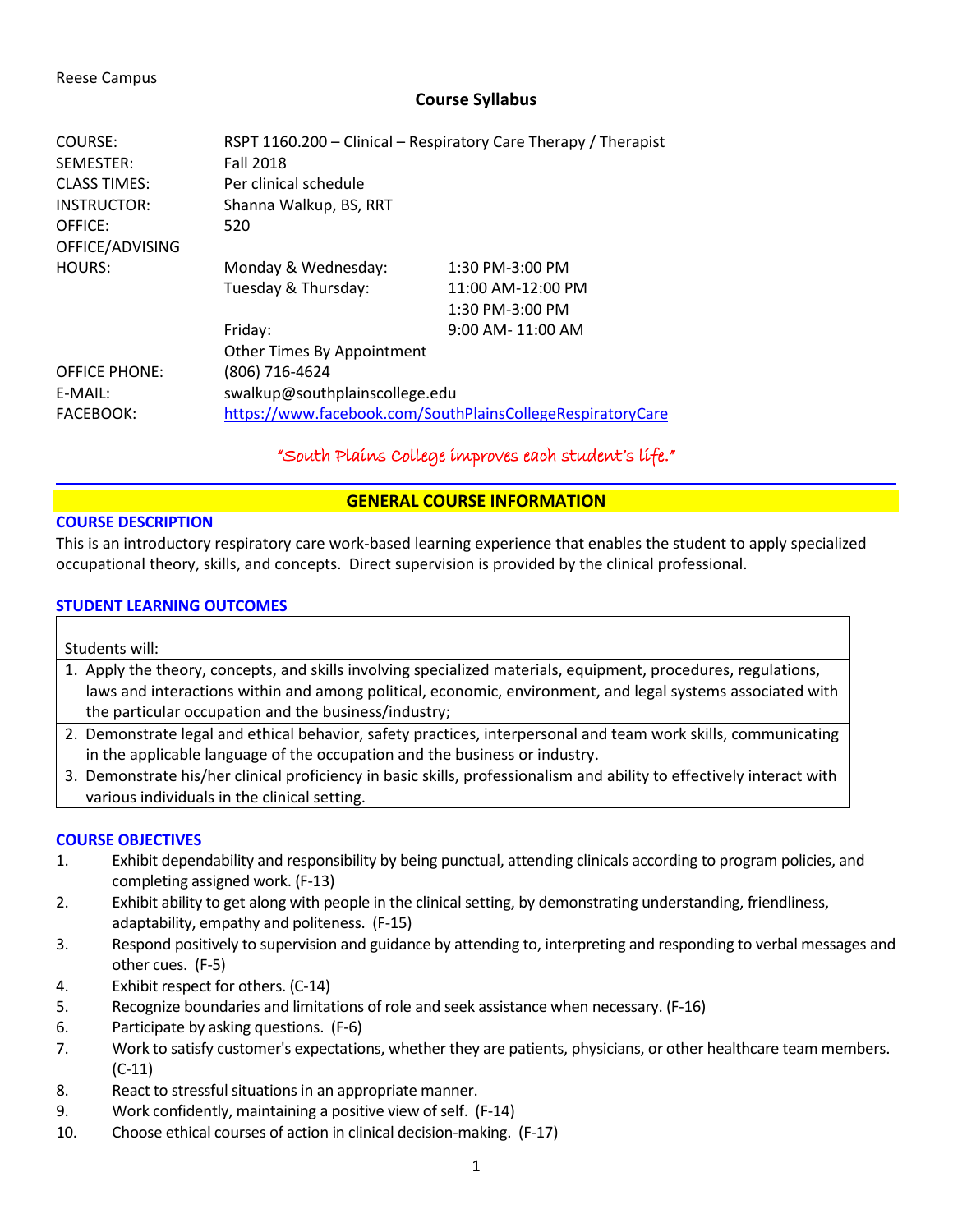- 11. Monitor his/her progress towards clinical proficiency by assessing self accurately, setting personal goals, and exhibiting self-control. (F-16)
- 12. Participate as a member of the healthcare team. (C-9)
- 13. Exhibit an ability to work well with men and women from diverse backgrounds. (C-14)
- 14. Exhibit courtesy and willingness to share workload. (F-15)
- 15. Exhibit the ability to interpret information and communicate patient status. (F-1, F-2, F-6, C-7, C-8, C-9, C-15)
- 16. Organize time well to complete all tasks assigned by prioritizing activities, allocating time and preparing and following a treatment schedule. (C-1)
- 17. Locate, understand, interpret and evaluate written information found in the patient's medical record, equipment manuals, policy/procedure manuals, and departmental schedules. (F-1)
- 18. Organize information found in symbol, picture and graph format. (F-10, C-5, C-6)
- 19. Organize and maintain information, communicating information in written form via entries into the patient's medical record. (F-1, F-2, F-6, C-6, C-7, C-8, C-9, C-15)
- 20. Perform basic computations, including calculating drug dosages, total flow of gas delivery devices, lung volumes, and other pulmonary measurements. (F-3)
- 21. Acquire and evaluate information through patient history and physical assessment. (F-1, F-5, F-6, F-9, F-12, C-5, C-7)
- 22. Evaluate the appropriateness of patient therapy by specifying therapeutic goals, generating alternatives, considering risks, and choosing the best treatment alternatives. (F-8)
- 23. Recognize problems with patient care and devise and implement a plan of action. (F-9)
- 24. Use reasoning to discover a principle underlying the relationship between diverse data and apply it to problem solving. (F-12)
- 25. Use computers to process patient information and maintain clinical records. (C-8)
- 26. Understand how the hospital organizational system works and function effectively within it. (C-15)
- 27. Monitor performance in his/her assigned hospital area, assessing trends, and predicting and solving problems. (C-16)
- 28. Suggest modifications to the respiratory care departmental system to improve therapist performance. (C-17)
- 29. Choose procedures and equipment, as needed, to perform patient care. (C-18)
- 30. Understand the overall intent and proper procedures for set-up and operation of various types of respiratory equipment. (C-19)
- 31. Prevent, identify or solve problems with respiratory equipment. (C-20)
- 32. Allocate and use materials efficiently. (C-3)
- 33. Work towards agreements with other healthcare team members involving the use of resources, and resolve divergent interests. (C-13)
- 34. Perform patient assessments recording normal and abnormal findings. (F-2, F-5, F-6, F-9, F-10, F-12, F-15, C-5, C-6, C-7, C-14
- 35. Establish good patient rapport and develop the ability to communicate procedures effectively to gain cooperation. (F-5, F-6, F-15, C-14)
- 36. Participate in the process of decontamination of respiratory equipment and infection control procedures. (C-3, C-15, C-16)
- 37. Demonstrate a consistent habit of reviewing the patient's chart for information gathering prior to participating in or performing procedures. (F-1, F-13, C-1, C-5, C-6, C-8)
- 38. Perform correctly the following procedures as ordered by a physician (F-2, F-3, F-8, F-9, F-12, F15, F-16, C-1, C-3, C-5, C-7, C-9, C-11, C-14, C-18, C-19, C-20):

## **Mandatory clinical competencies:**

- a. Handwashing
- b. Chest Assessment
- c. Vital Signs
- d. Nasal Cannula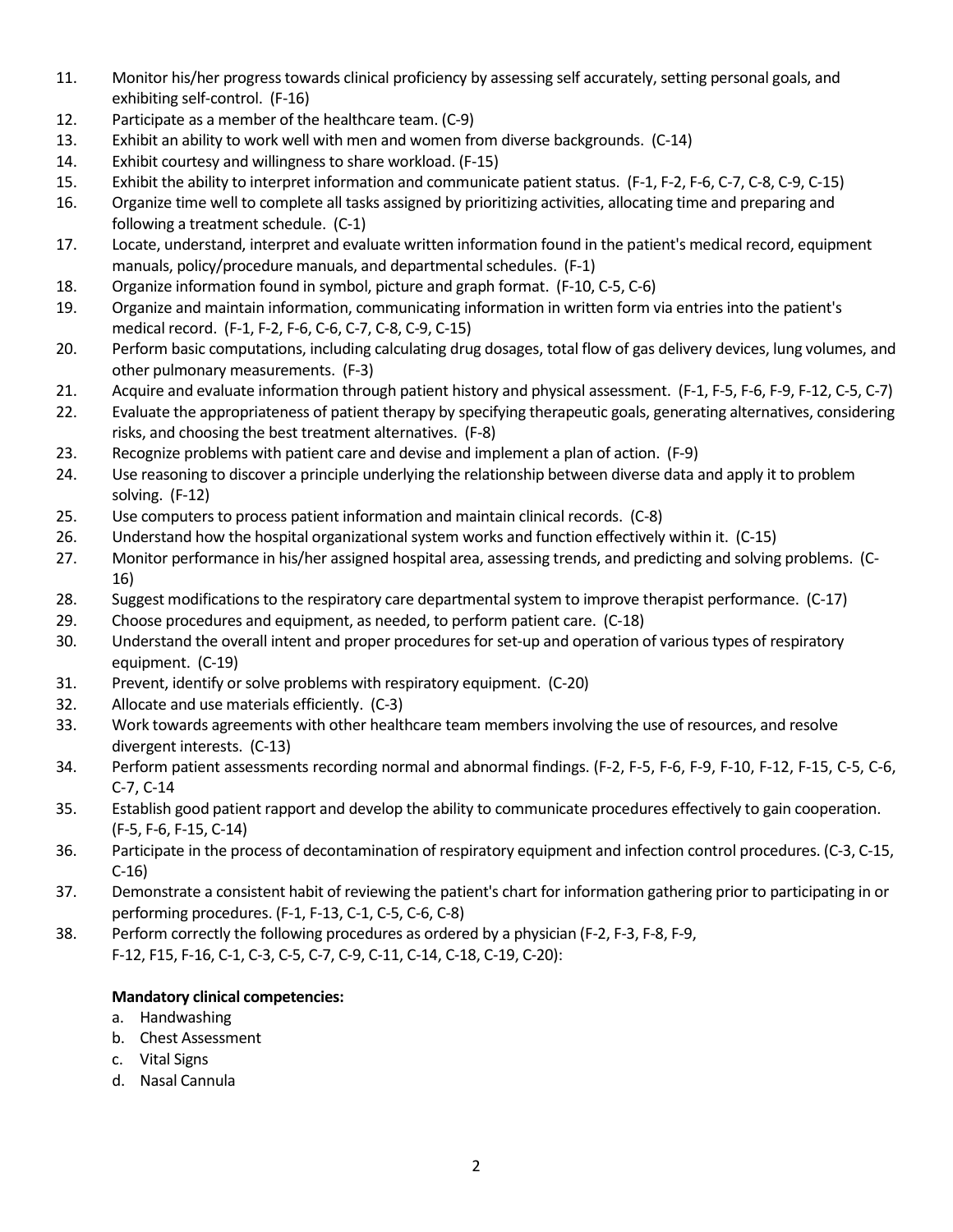## **Other clinical competencies if achieved with opportunity**

- a. Small volume nebulizer
- b. Transport with oxygen
- c. Partial/non-rebreather
- d. Air entrainment mask

### **ACADEMIC INTEGRITY**

It is the aim of the faculty of South Plains College to foster a spirit of complete honesty and a high standard of integrity. The attempt of any student to present as his or her own any work which he or she has not honestly performed is regarded by the faculty and administration as a most serious offense and renders the offender liable to serious consequences, possibly suspension.

**Cheating** - Dishonesty of any kind on examinations or on written assignments, illegal possession of examinations, the use of unauthorized notes during an examination, obtaining information during an examination from the textbook or from the examination paper of another student, assisting others to cheat, alteration of grade records, illegal entry or unauthorized presence in the office are examples of cheating. Complete honesty is required of the student in the presentation of any and all phases of coursework. This applies to quizzes of whatever length, as well as final examinations, to daily reports and to term papers.

**Plagiarism** - Offering the work of another as one's own, without proper acknowledgment, is plagiarism; therefore, any student who fails to give credit for quotations or essentially identical expression of material taken from books, encyclopedias, magazines and other reference works, or from themes, reports or other writings of a fellow student, is guilty of plagiarism.

## **SCANS and FOUNDATION SKILLS**

This course completes the following Foundation Skills: F-1, F-2, F-3, F-5, F-6, F-8, F-9, F-10, F-12, F-13, F-14, F-15, F-16, F-17. This course completes the following SCANS competencies: C-1, C-3, C-5, C-6, C-7, C-8, C-9, C-11, C-13, C-14, C-15, C-16, C-17, C-18, C-19, C-20. Refer also to Course Objectives. SCANS and Foundation Skills attached.

## **VERIFICATION OF WORKPLACE COMPETENCIES** – **HEALTH OCCUPATIONS DIVISION**

External Learning Experience. This course allows students the opportunity to utilize skills learned in lecture and laboratory instruction at appropriate work sites.

Blackboard is an e-Education platform designed to enable educational innovations everywhere by connecting people and technology. This educational tool will be used in this course throughout the semester.

## **SPECIFIC COURSE INFORMATION**

#### **TEXT AND SUPPLIES**

Students are required to obtain the following:

- 1. Data Arc license
- 2. Kacmarek, Robert M. Egan's Fundamentals of Respiratory Care, 11<sup>th</sup> Ed.,(2016)
- 3. Wilkins, Robert L. Clinical Assessment in Respiratory Care,  $7<sup>th</sup>$  Ed., (2013)

Recommended textbook:

1. Oakes, Dana. Pocket Guide to Respiratory Care. (2017). Orono, Maine: Health Educator Publications, Inc.

## **SUPPLIES**

- 1. Appropriate clinical attire
- 2. Name badge with photo
- 3. Stethoscope
- 4. Glasses/goggles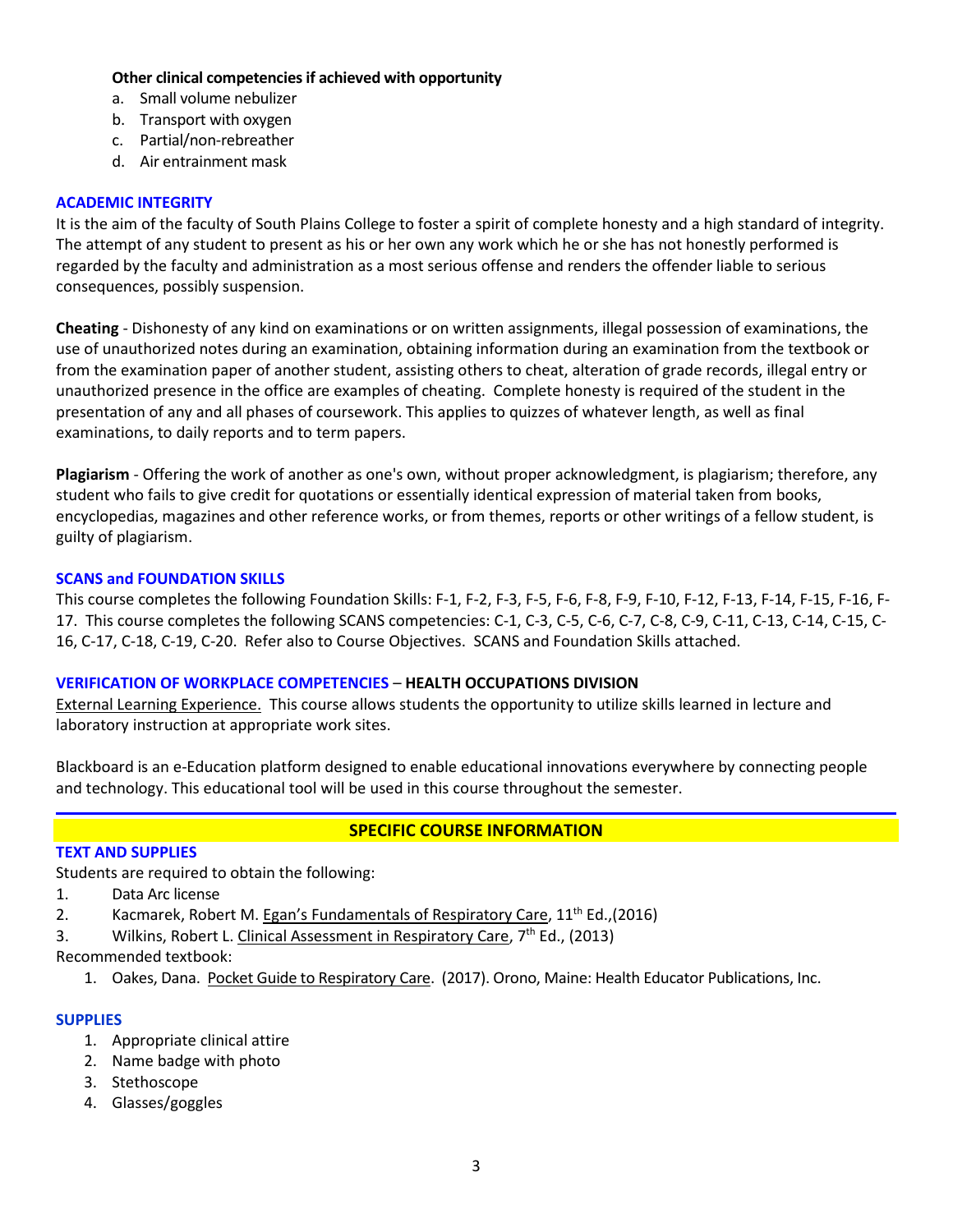#### **EVALUATION METHODS**

- 1. Clinical performance
- 2. Affective behavior
- 3. Clinical Assignments
- 4. Unit Exam
- 5. Final examination

#### **DATA ARC**

DataArc will be used for attendance, daily logs, physician interaction, competencies, clinical instructor/preceptor evaluations, clinical site evaluations, daily evaluations, and affective behavior evaluations. It is the student's responsibility to ensure DataArc entries are completed as required. Notify the DCE for any discrepancies noted in DataARc. The student should always have copies of the mandatory competencies, daily evaluation forms, and daily logs with them at clinic in case clinical instructor/preceptor does not have access to DataArc. Clinical paperwork/DataArc entries are due the Monday after completing the rotation. If I am not in my office, the paperwork must be slid under my office door.

#### **DAILY LOG**

Daily log is used to document procedures performed, procedures observed, significant learning experiences, and physician interaction. Students must complete the applicable daily logs in Data Arc every clinical day and must be validated by the clinical instructor/preceptor. **If the student has difficulty with a preceptor completing the necessary requirements, please contact me for assistance**. If the preceptor does not have access to Data Arc, he/she can print and sign their name at the bottom of the completed daily log form printed from Data Arc. Students will still enter the daily log into Data Arc and turn in the signed daily log form to DCE for verification of procedures performed and physician interaction obtained.

#### **CLINICAL PERFORMANCE**

**1.** Competencies: All mandatory competencies must be completed by end of semester (see list of mandatory competencies required under course objectives). A student may not attempt a competency check-off until he/she has been checked off in lab first and has met the minimum requirements as outlined on competency requirements form posted on Blackboard. All competencies MUST be documented in DataArc by the clinical instructor/preceptor evaluating the student. It is the student's responsibility to keep track of the mandatory competencies and completed competencies. Each student should make every effort to complete each mandatory competency. If the student is unable to attempt a mandatory competency, he/she must notify the DCE before the end of the semester. If the student does not notify the DCE prior to the end of the semester regarding the mandatory competency, he/she will receive a zero (0) for that competency. If a student has a preceptor/clinical instructor enter or sign off a competency that the student did not perform, this will be considered academic dishonesty and treated as such in the disciplinary process. The student is not considered proficient in a competency until a satisfactory rating has been achieved. The grades received on competencies will be averaged together and represent 10% of your clinical performance grade. The student will be evaluated as:

**-Satisfactory** (100%)- ready for clinical application with minimal supervision. Performed procedure accurately, or was able to correct performance without injury to the patient or decreasing effect of therapy being given.

**-Unsatisfactory performance** - not ready for clinical application. Requires remediation under one of the following categories:

• **Minor – Unsatisfactory (75%):** Needs to review fundamental concepts or requires re-evaluation of minor deficiency(s) (ex. forgets to wash hands during the **Follow-up** stage). Must be re-evaluated on this step not the whole procedure. Student may attempt these missed steps on the same clinical day.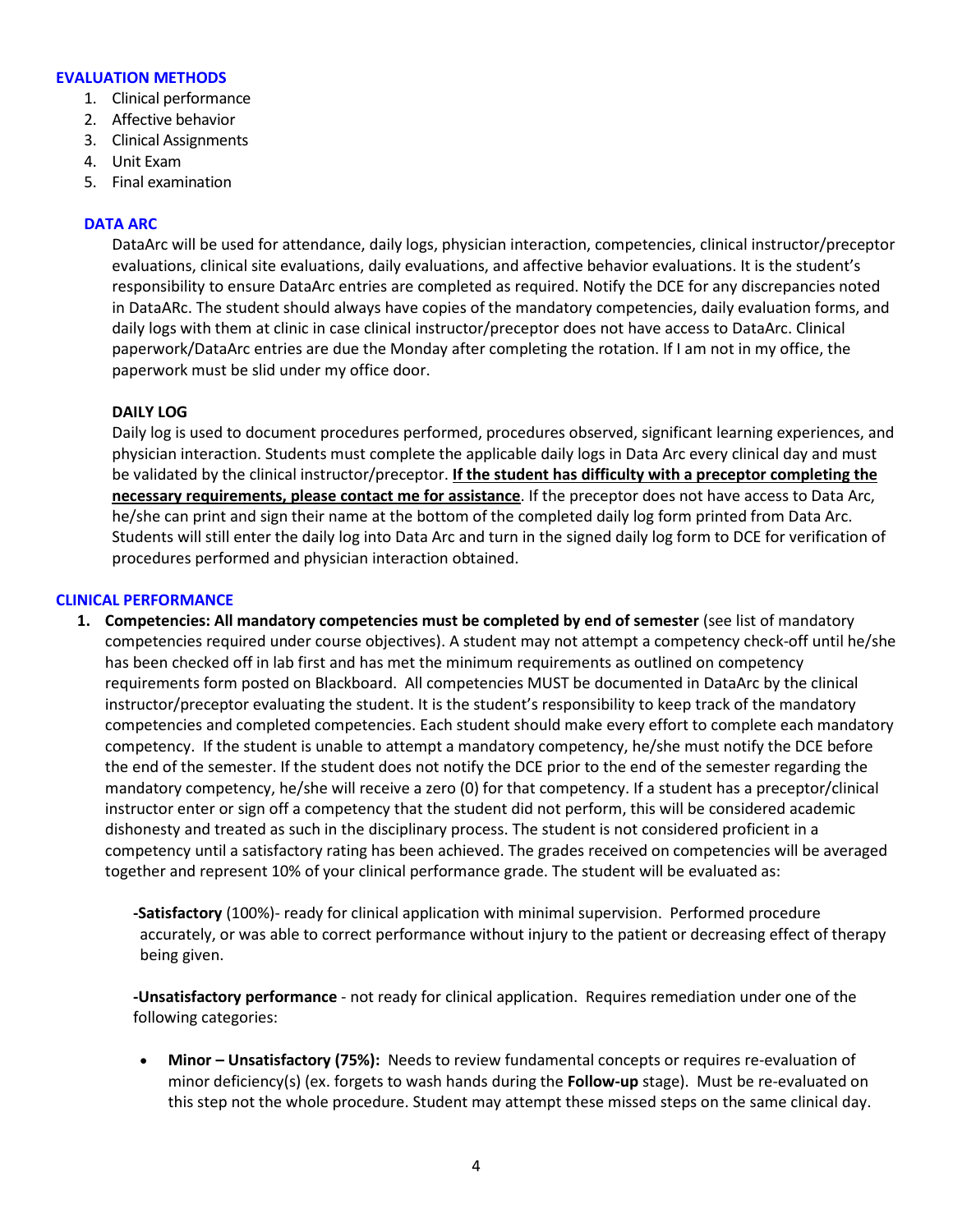- **Major – Unsatisfactory (50%):** Requires additional supervised clinical practice and complete reevaluation of the procedure. If the student receives a major unsatisfactory rating, he/she may attempt the competency on another clinical day when he/she has reviewed the procedure and feels prepared.
- Each competency attempt will be scored (as indicated above). Ex: If a student scores a 75% on the first attempt and then a 100% on second attempt, the score entered into the grade book is 87.5 for that particular competency.
- If a student is unable to successfully complete a competency after 2 attempts, remediation will be required. Please see 'Remediation' below for details.
- **2. Daily Evaluations**: Clinical evaluations are designed to advance or confirm the student's development of clinical skills, knowledge and behaviors. Students will be evaluated by the clinical instructor/preceptor at the end of **each**  clinical day using the daily evaluation form in DataArc. If the student has difficulty with a preceptor completing the necessary requirements, please contact me for assistance. If a preceptor does not have access to Data Arc, he/she can complete the evaluation (paper copy of Data Arc daily evaluation form) on the student and print and sign their name. **Students will receive a zero for any missing daily evaluations.** These scores will be averaged from beginning of semester to end of semester. This will represent 5% of your clinical performance average. The grades are determined by:

Average of 4.7-5.0 in all categories= 100% Average of 4.1-4.6 in all categories= 90% Average of 3.6-4.0 in all categories= 83% Average of 3.0-3.5 in all categories= 75% Average of < 3.0 in all categories= 50%

## **If a student receives a score of less than 3 on any portion of a daily evaluation, he/she must schedule a conference with the DCE to discuss areas of weakness.**

**3. Clinical site evaluations/Preceptor Evaluations**: At the end of each rotation, the student must evaluate the clinical instructor/preceptor that he/she spent the most time with using the clinical instructor/preceptor evaluation form in DataArc. If the preceptor is not listed in DataArc, the student will select the generic name (ex. University Center) and enter the name of the preceptor at the bottom of the evaluation form

The student will be required to complete one clinical site evaluation for each of the following clinical sites:

- 1. **Covenant Medical Center**
- 2. **University Medical Center**

The student must evaluate the above clinical sites using the clinical site evaluation form in DataArc. These evaluations should be completed in DataArc no later than 11/20/17. If the student submits all clinical site evaluations and preceptor evaluations required by the due date, the student will receive a 100. Students will receive a zero for any missing preceptor and/or clinical site evaluations. This category represents 5% of your clinical performance average

## **AFFECTIVE BEHAVIOR EVALUATION**

Each student will be evaluated by the DCE once at end of the semester using the DataArc Affective behavior evaluation form. The student will also be evaluated once from program faculty/clinical instructors. Conferences will be scheduled with the DCE at the end of the semester to review the student's progress and standing. The grade is determined by:

> Average of 4.7-5.0 in all categories= 100% Average of 4.1-4.6 in all categories= 90% Average of 3.5-4.0 in all categories= 83% Average of 3.0-3.5 in all categories= 75% Average of < 3.0 in all categories= 50%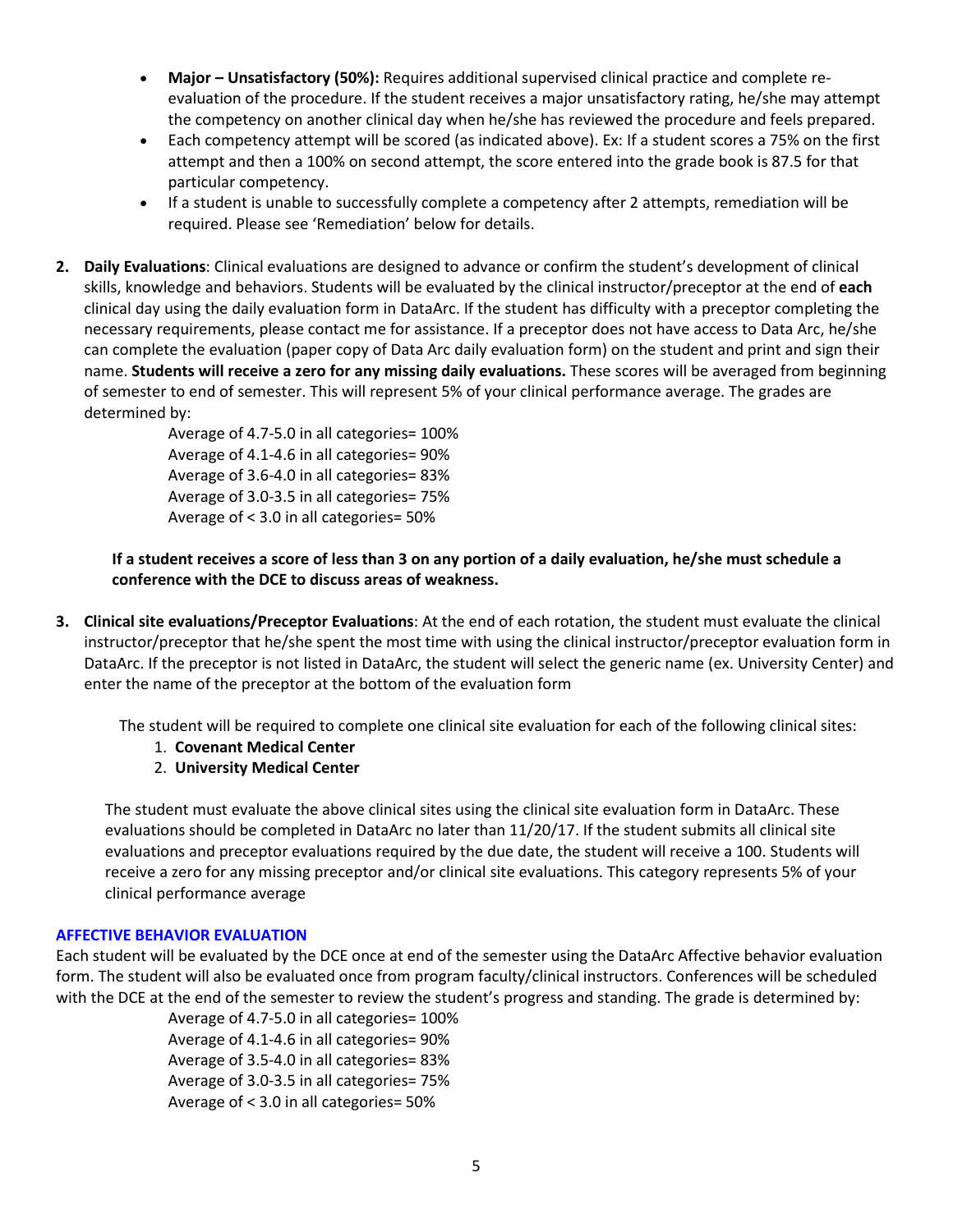#### **CLASS ATTENDANCE**

Students are expected to attend all classes in order to be successful in a course. The student may be administratively withdrawn from the course when absences become excessive as defined in the course syllabus.

When an unavoidable reason for class absence arises, such as illness, an official trip authorized by the college or an official activity, the instructor may permit the student to make up work missed. It is the student's responsibility to complete work missed within a reasonable period of time as determined by the instructor. Students are officially enrolled in all courses for which they pay tuition and fees at the time of registration. Should a student, for any reason, delay in reporting to a class after official enrollment, absences will be attributed to the student from the first class meeting.

Students who enroll in a course but have "Never Attended" by the official census date, as reported by the faculty member, will be administratively dropped by the Office of Admissions and Records. A student who does not meet the attendance requirements of a class as stated in the course syllabus and does not officially withdraw from that course by the official census date of the semester, may be administratively withdrawn from that course and receive a grade of "X" or "F" as determined by the instructor. Instructors are responsible for clearly stating their administrative drop policy in the course syllabus, and it is the student's responsibility to be aware of that policy.

It is the student's responsibility to verify administrative drops for excessive absences through MySPC using his or her student online account. If it is determined that a student is awarded financial aid for a class or classes in which the student never attended or participated, the financial aid award will be adjusted in accordance with the classes in which the student did attend/participate and the student will owe any balance resulting from the adjustment.

#### **ATTENDANCE POLICY**

Data Arc is used for tracking attendance. Each student is responsible for clocking themselves in/out. Students may clock in/out of Data Arc using their cell phone once at the assigned clinical facility. No other student is to sign another student in/out. Falsifying Data Arc information will be considered academic dishonesty and treated as such in the disciplinary process. Students are allowed 2 missed clock in/out occurrences for the semester. After 2 occurrences, **1 point will be deducted per occurrence from the student's final grade for RSPT 1160.** 

Students may miss a total of eight (8) hours of clinic without affecting their final grade. The student must document the sick day in DataArc. **Any other absence(s) (ex. Sick day, leaving clinic early) over the allotted eight (8) hours will result in a 10 point deduction per occurrence from the student's final grade for RSPT 1160.** If a student will be absent for a clinic, he/she must contact the shift supervisor at their assigned clinical facility 30 minutes prior to their scheduled clinical report time. Please refer to the Phone List handout for appropriate contact numbers for each clinical facility. He/she must also send an email to DCE (email listed on 1st page of syllabus) at least 25 minutes prior to their scheduled clinical report time. **Failure to contact the DCE and shift supervisor as indicated above will result in a no call/no show. There will be a 15 point**  deduction for each no call/no show occurrence from the student's final grade for RSPT 1160. Clinical absences cannot be made up.

It is important for students to arrive at clinical facilities on time. Students are allowed one tardy for the semester**.** A student will be considered tardy if they arrive 10 minutes after the assigned clinical report time. If a student is going to be tardy for clinic, he/she must call the shift supervisor at their assigned clinical facility AND email the DCE at least 30 minutes prior to their scheduled clinical report time. Failure to contact the DCE and shift supervisor as indicated above will result in a no call/no show. **There will be a 15 point deduction for each no call/no show occurrence from the student's final grade for RSPT 1160**. If the student arrives more than 30 minutes past the scheduled clinical report time at their assigned clinical facility and notifies DCE and shift supervisor as instructed, the student will be sent home and an absence will be recorded for RSPT 1160.

Students are only allowed to clock in 5 minutes before the start of their scheduled report time. If a student clocks in more than 5 minutes before start of their scheduled report time, **2 points will be deducted from their final grade in RSPT 1160 for each occurrence.**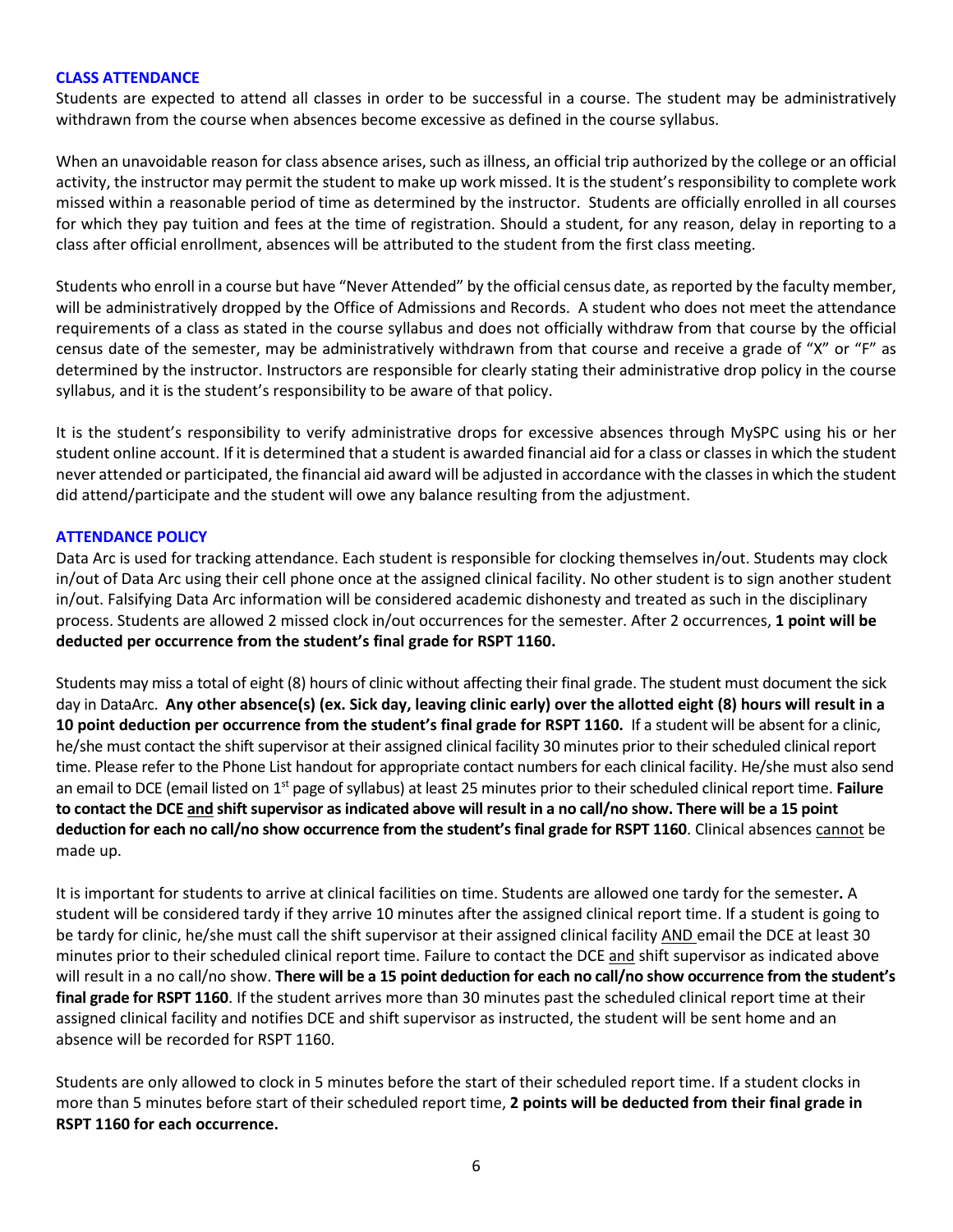If a student must leave the clinical facility during clinical hours, he/she must contact DCE first. When permission is granted, the DCE will then notify the shift supervisor at the clinical facility. A student may not leave clinic more than 15 minutes early without consent of the DCE. If a student leaves their assigned clinical facility greater than 15 minutes early without consent of the DCE, **5 points** will be deducted from their final grade for RSPT 1160 and may result in disciplinary action.

Cases of excessive absences and/or tardies will be handled on an individual basis and will require a counseling session. Following this session, a departmental counseling form will be placed in the student's file. The purpose of this form is to document that the student has been made aware that excessive absences are jeopardizing successful completion of the clinical course.

#### **ASSIGNMENTS**

#### **Drug Cards**:

Informational cards for the following drugs are to be completed no later than 10/26/18. Details will be posted on Blackboard.

| Albuterol           | Xopenex             | Spiriva                            | Sodium Chloride 0.9% (for inhalation) |
|---------------------|---------------------|------------------------------------|---------------------------------------|
| Ipratropium bromide | <b>Theophylline</b> | Combivent MDI                      |                                       |
| Duoneb              | Acetylcysteine      | Hypertonic Saline (for inhalation) |                                       |

#### **SOAP Notes:**

Students will complete two SOAP notes this semester. One will be done on a patient at each clinical facility. Details will be posted on Blackboard. The first SOAP note will be due Friday 11/16/18. The second SOAP note will be Monday 11/30/18. If I am not in my office when the clinical assignment is due, the student must slide the assignment under my office door. **No credit will be given for late assignments.**

#### **GRADING POLICY**

Grades in this course will be determined using the following criteria:

| Clinical Performance                 | 20% |
|--------------------------------------|-----|
| Assignments                          | 20% |
| <b>Affective Behavior Evaluation</b> | 15% |
| Unit Exam                            | 15% |
| <b>Clinical Final</b>                | 30% |
|                                      |     |

 $A = 90 - 100$  $B = 80 - 89$  $C = 75 - 79$ D= 65-74  $F = < 74$ 

## **Make up exams will not be given.**

Successful completion of this course requires:

1. A final grade of 'C' (75%) or better

## **REMEDIATION**

If a student fails an exam that is accounted for in the grading system (non- dropped exams), the student will be required to make an appointment with the Respiratory Care faculty within one week of the exam in order to develop a written plan to gain better understanding of the material covered on the exam. This plan will designate responsibilities of all involved parties and may include but not limited to: review of exam topics, written discussion of topics, and oral discussion of topics.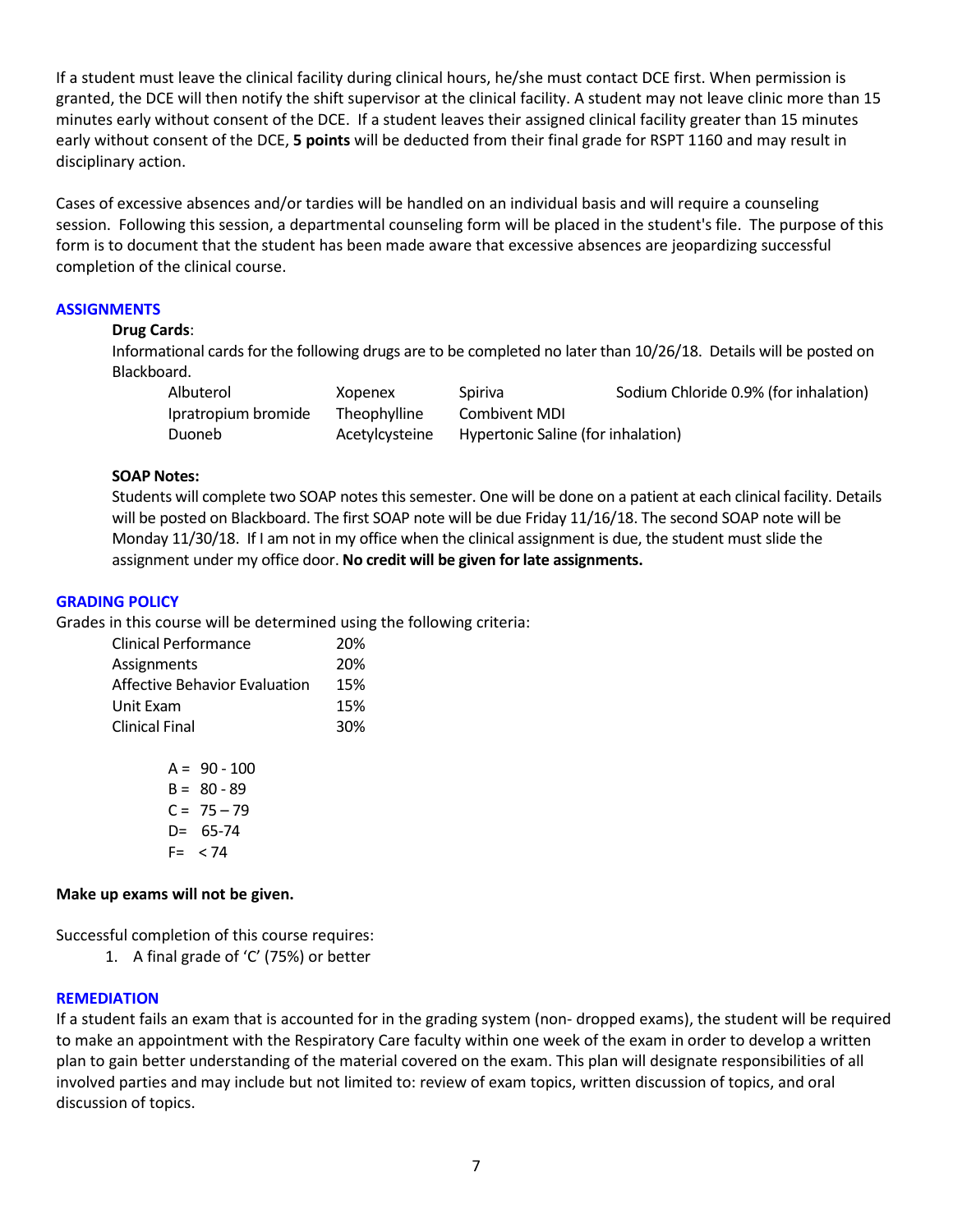Please refer to the 2018-2019 Respiratory Care Program student handbook for the remediation policy for lab and clinical competencies.

## **COMMUNICATION POLICY**

Electronic communication between instructor and students in this course will utilize the South Plains College "My SPC" and email systems. Instructor will not initiate communication using private email accounts. Students are encouraged to check SPC email on a regular basis.

If necessary, students may contact me on my personal cell phone between the hours 8:00 am-7:30 pm M-F. On the weekends/holidays, please do not contact me before 10:00 am and after 6:00 pm. If you need to reach me after the hours listed, please send an email to my SPC email. If you will be absent from clinic, do not contact me on my personal cell phone.

The Respiratory Care Program has a Facebook page at <https://www.facebook.com/SouthPlainsCollegeRespiratoryCare>. In addition to the South Plains College website, this Facebook page will be used to keep students up-to-date on program activities, weather delays, South Plains College announcements and will help with program recruitment. "Liking" the Respiratory Care Program Facebook page is not mandatory, nor is personal Facebook accounts, in order to access this page.

## **CAMPUS CARRY**

Campus Concealed Carry - Texas Senate Bill - 11 (Government Code 411.2031, et al.) authorizes the carrying of a concealed handgun in South Plains College buildings only by persons who have been issued and are in possession of a Texas License to Carry a Handgun. Qualified law enforcement officers or those who are otherwise authorized to carry a concealed handgun in the State of Texas are also permitted to do so. Pursuant to Penal Code (PC) 46.035 and South Plains College policy, license holders may not carry a concealed handgun in restricted locations. For a list of locations, please refer to the SPC policy at: [\(http://www.southplainscollege.edu/human\\_resources/policy\\_procedure/hhc.php\)](http://www.southplainscollege.edu/human_resources/policy_procedure/hhc.php) Pursuant to PC 46.035, the open carrying of handguns is prohibited on all South Plains College campuses. Report violations to the College Police Department at 806-716-2396 or 9-1-1.

#### **STUDENT CONDUCT**

Students in this class are expected to abide by the standards of student conduct as defined in the SPC Student Guide. The SPC Student Guide is located under the online publications link at [www.southplainscollege.edu.](http://www.southplainscollege.edu/)

#### **SPECIAL REQUIREMENTS**

**Cell Phones**-Students may carry their cell phone with them during clinic. The cell phone must be on vibrate. At times, the preceptor/clinical instructor/DCE may need to reach a student on his/her cell phone. Also, the student may need to reach the clinical instructor/preceptor/DCE via cell phone. The student may clock in/out of Data Arc using his/her cell phone. Please refer to the attendance section for more detail regarding clocking in/out of Data Arc with cell phone. If the clinical instructor/preceptor feels the student is not using his/her cell phone as indicated above, the DCE will be notified.

#### **CHANGES AND AMENDMENTS TO SYLLABUS**

The program director or clinical coordinator reserves the right to make reasonable changes to the syllabus at any time during the semester. If this occurs, the students will be notified and furnished a copy of all applicable changes or amendments.

#### **COURSE OUTLINE**

#### **CLINICAL PREPARATION**

Reading Assignment: Wilkins: Chapters 1, 2, and 21 Kacmarek: Chapters 3 and 4 Class Notes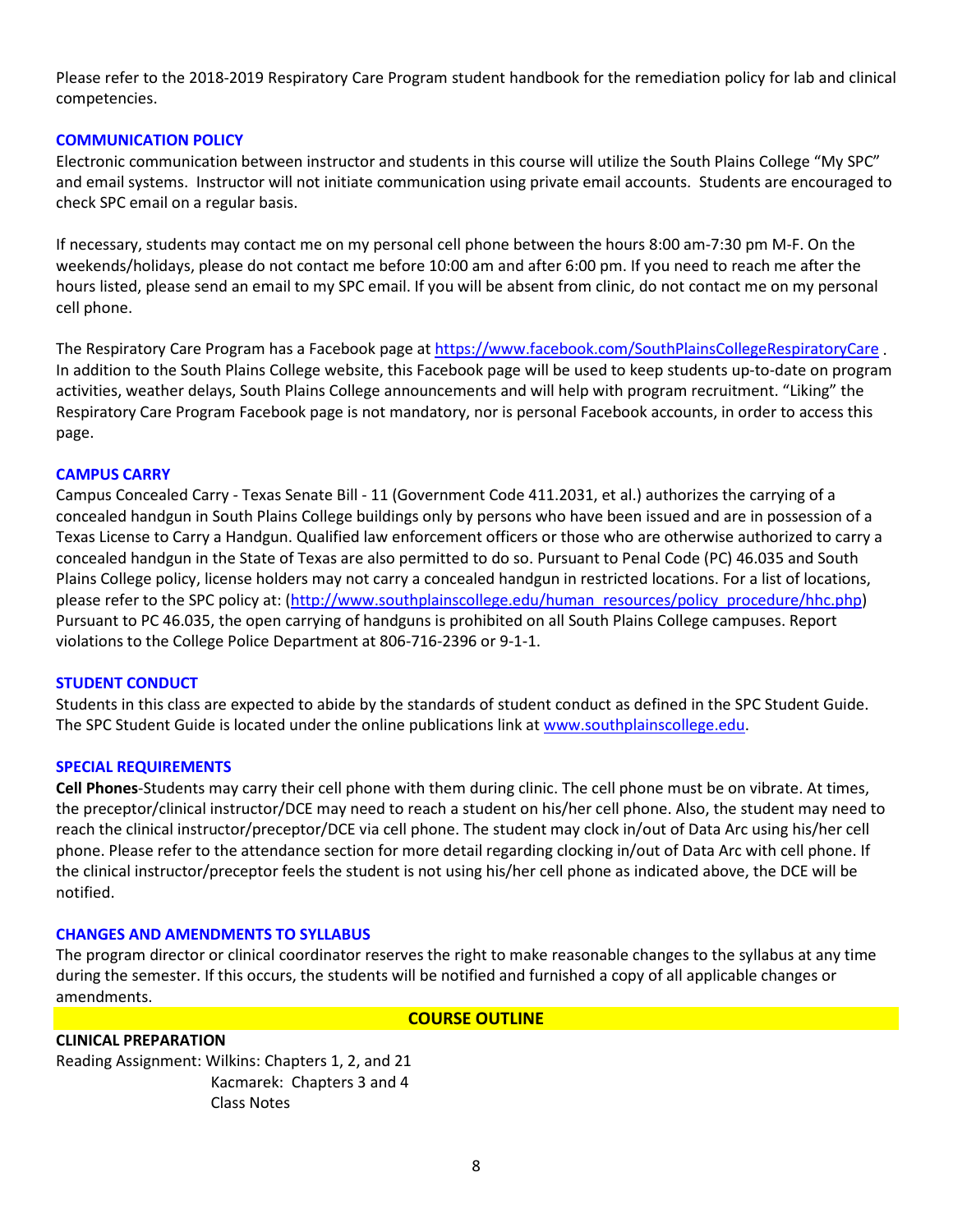### **UNIT EXAM**

#### **COMPREHENSIVE FINAL EXAM**

### **ACCOMMODATIONS**

## **DIVERSITY STATEMENT**

In this class, the teacher will establish and support an environment that values and nurtures individual and group differences and encourages engagement and interaction. Understanding and respecting multiple experiences and perspectives will serve to challenge and stimulate all of us to learn about others, about the larger world and about ourselves. By promoting diversity and intellectual exchange, we will not only mirror society as it is, but also model society as it should and can be.

#### **DISABILITIES STATEMENT**

Students with disabilities, including but not limited to physical, psychiatric, or learning disabilities, who wish to request accommodations in this class should notify the Disability Services Office early in the semester so that the appropriate arrangements may be made. In accordance with federal law, a student requesting accommodations must provide acceptable documentation of his/her disability to the Disability Services Office. For more information, call or visit the Disability Services Office at Levelland (Student Health & Wellness Office) 809-716-2577, Reese Center Building 8, 806- 716-4675, or Plainview Center (Main Office) 806-716-4302 or 806-296-9611.

#### **PREGNANCY ACCOMMODATIONS STATEMENT**

If you are pregnant, or have given birth within six months, Under Title IX you have a right to reasonable accommodations to help continue your education. To activate accommodations you must submit a Title IX pregnancy accommodations request, along with specific medical documentation, to the Director of Health and Wellness. Once approved, notification will be sent to the student and instructors. It is the student's responsibility to work with the instructor to arrange accommodations. Contact Chris Straface, Director of Health and Wellness at 806-716-2362 or email [cstraface@southplainscollege.edu](mailto:cstraface@southplainscollege.edu) for assistance.

#### **FOUNDATION SKILLS**

#### **BASIC SKILLS–Reads, Writes, Performs Arithmetic and Mathematical Operations, Listens and Speaks**

F-1 Reading–locates, understands, and interprets written information in prose and in documents such as manuals, graphs, and schedules.

F-2 Writing–communicates thoughts, ideas, information and messages in writing and creates documents such as letters, directions, manuals, reports, graphs, and flow charts.

F-3 Arithmetic–performs basic computations; uses basic numerical concepts such as whole numbers, etc.

F-4 Mathematics–approaches practical problems by choosing appropriately from a variety of mathematical techniques.

F-5 Listening–receives, attends to, interprets, and responds to verbal messages and other cues.

F-6 Speaking–organizes ideas and communicates orally.

## **THINKING SKILLS–Thinks Creatively, Makes Decisions, Solves Problems, Visualizes and Knows How to Learn and Reason**

F-7 Creative Thinking–generates new ideas.

F-8 Decision-Making–specifies goals and constraints, generates alternatives, considers risks, evaluates and chooses best alternative.

F-9 Problem Solving–recognizes problems, devises and implements plan of action.

F-10 Seeing Things in the Mind's Eye–organizes and processes symbols, pictures, graphs, objects, and other information.

F-11 Knowing How to Learn–uses efficient learning techniques to acquire and apply new knowledge and skills.

F-12 Reasoning–discovers a rule or principle underlying the relationship between two or more objects and applies it when solving a problem.

## **PERSONAL QUALITIES–Displays Responsibility, Self-Esteem, Sociability, Self-Management, Integrity and Honesty**

F-13 Responsibility–exerts a high level of effort and perseveres towards goal attainment.

F-14 Self-Esteem–believes in own self-worth and maintains a positive view of self.

F-15 Sociability–demonstrates understanding, friendliness, adaptability, empathy and politeness in group settings.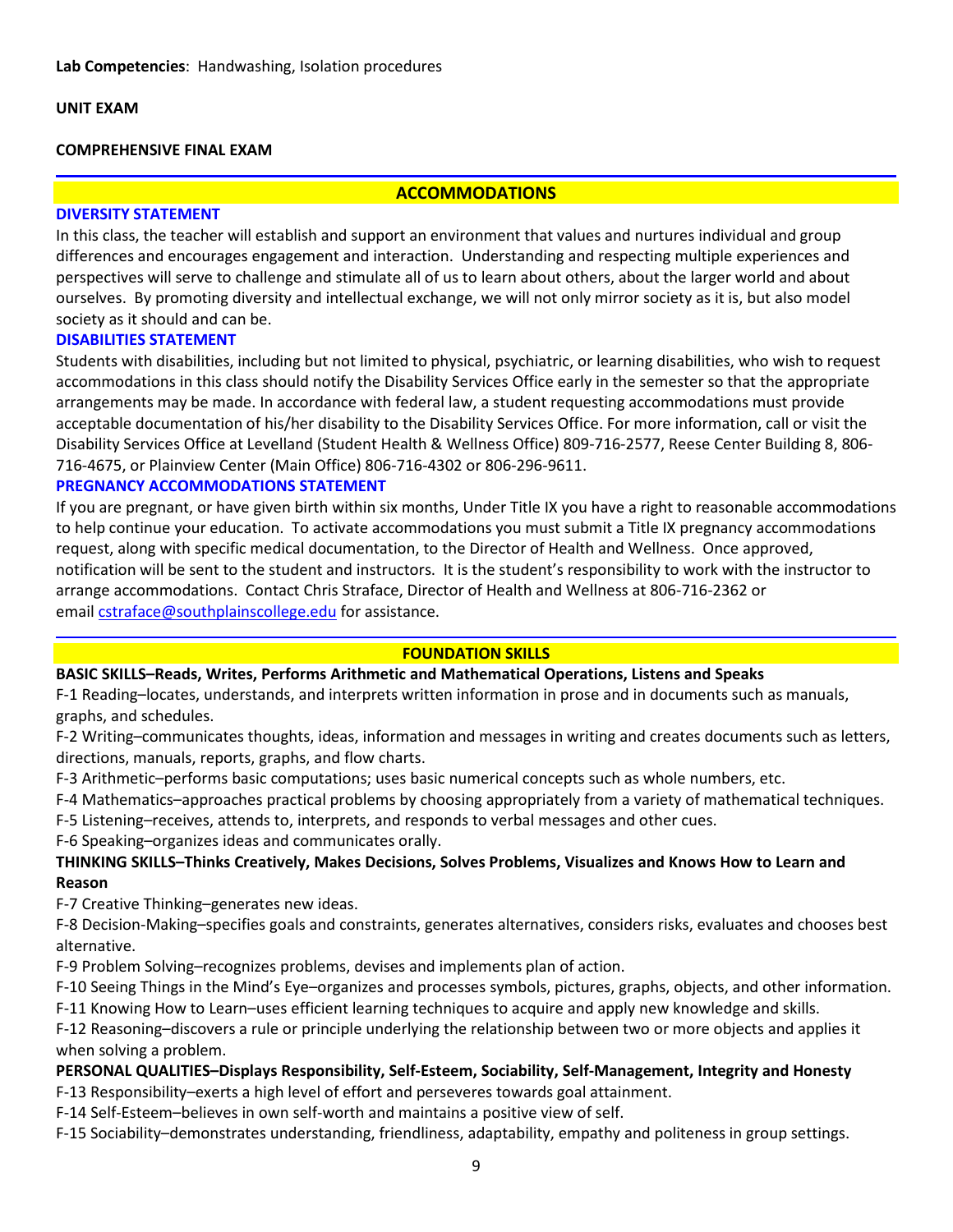F-16 Self-Management–assesses self accurately, sets personal goals, monitors progress and exhibits self-control. F-17 Integrity/Honesty–chooses ethical courses of action.

## **SCANS COMPETENCIES**

C-1 **TIME** - Selects goal - relevant activities, ranks them, allocates time, prepares and follows schedules.

C-2 **MONEY** - Uses or prepares budgets, makes forecasts, keeps records and makes adjustments to meet objectives.

C-3 **MATERIALS AND FACILITIES** - Acquires, stores, allocates, and uses materials or space efficiently.

C-4 **HUMAN RESOURCES** - Assesses skills and distributes work accordingly, evaluates performances and provides feedback.

## **INFORMATION - Acquires and Uses Information**

C-5 Acquires and evaluates information.

C-6 Organizes and maintains information.

C-7 Interprets and communicates information.

C-8 Uses computers to process information.

#### **INTERPERSONAL–Works With Others**

C-9 Participates as member of a team and contributes to group effort.

C-10 Teaches others new skills.

C-11 Serves Clients/Customers–works to satisfy customer's expectations.

C-12 Exercises Leadership–communicates ideas to justify position, persuades and convinces others, responsibly challenges existing procedures and policies.

C-13 Negotiates-works toward agreements involving exchanges of resources; resolves divergent interests.

C-14 Works With Diversity–works well with men and women from diverse backgrounds.

## **SYSTEMS–Understands Complex Interrelationships**

C-15 Understands Systems–knows how social, organizational, and technological systems work and operates effectively with them.

C-16 Monitors and Corrects Performance–distinguishes trends, predicts impacts on system operations, diagnoses systems performance and corrects malfunctions.

C-17 Improves or Designs Systems–suggests modifications to existing systems and develops new or alternative systems to improve performance.

## **TECHNOLOGY–Works with a Variety of Technologies**

C-18 Selects Technology–chooses procedures, tools, or equipment, including computers and related technologies. C-19 Applies Technology to Task–understands overall intent and proper procedures for setup and operation of equipment.

C-20 Maintains and Troubleshoots Equipment–prevents, identifies, or solves problems with equipment, including computers and other technologies.